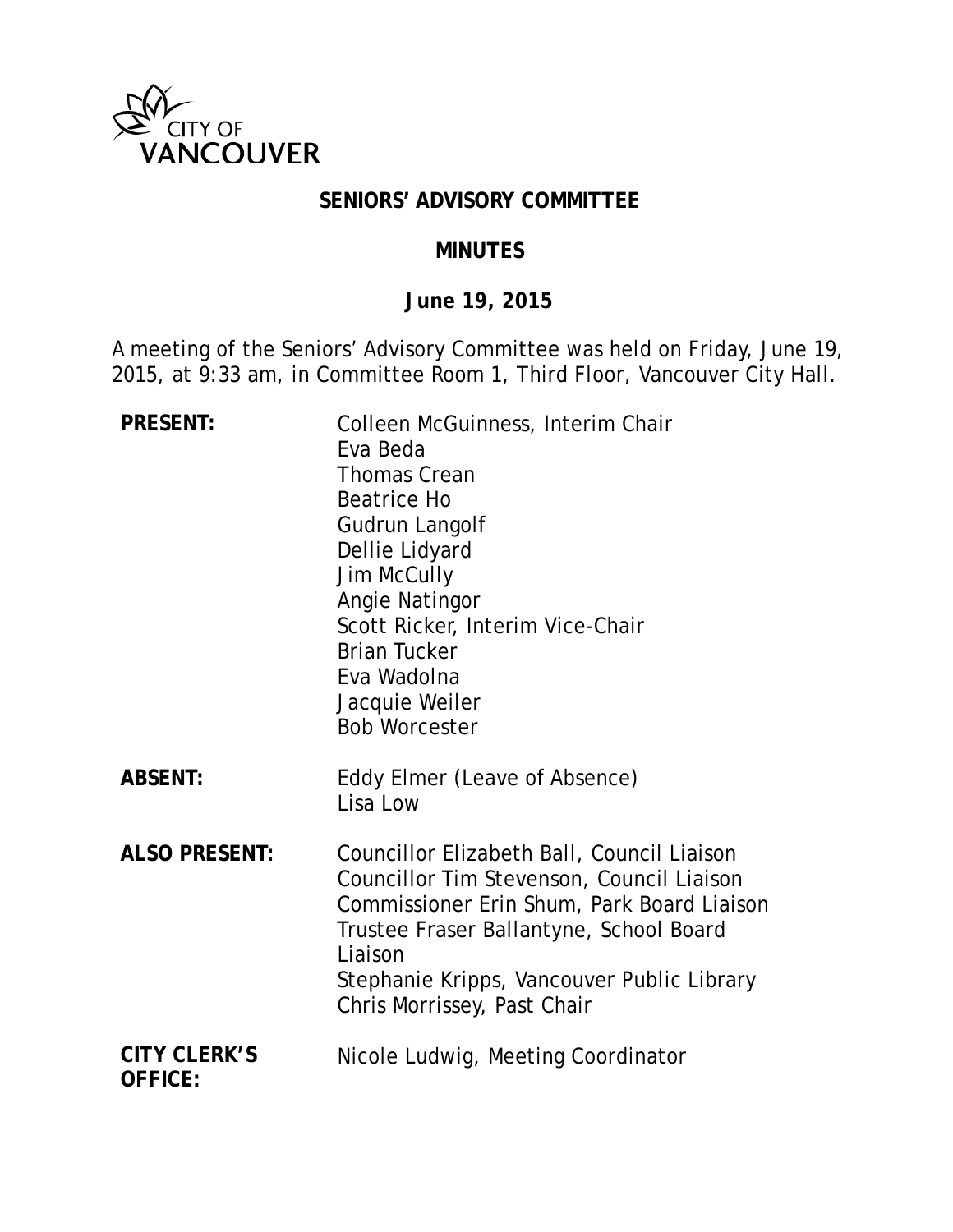\* \* \* \* \*

*The Committee agreed to hear Councillor Ball's comments immediately as she had to leave the meeting early.*

*For ease of reference, the minutes are recorded in numerical order.*

\* \* \* \* \*

**Leave of Absence Requests**

MOVED by Brian Tucker SECONDED by Dellie Lidyard

> THAT the Seniors Advisory Committee approve a leave of absence be for Eddy Elmer for this meeting.

CARRIED UNANIMOUSLY

\* \* \* \* \*

*The Committee agreed to add a number of items to the agenda.*

*Note: these items are recorded under "New Business"*

*\* \* \* \* \**

**Approval of Minutes**

MOVED by Scott Ricker SECONDED by Gudrun Langolf

> THAT the minutes of the Seniors Advisory Committee meeting on March 20, 2015, be approved.

CARRIED UNANIMOUSLY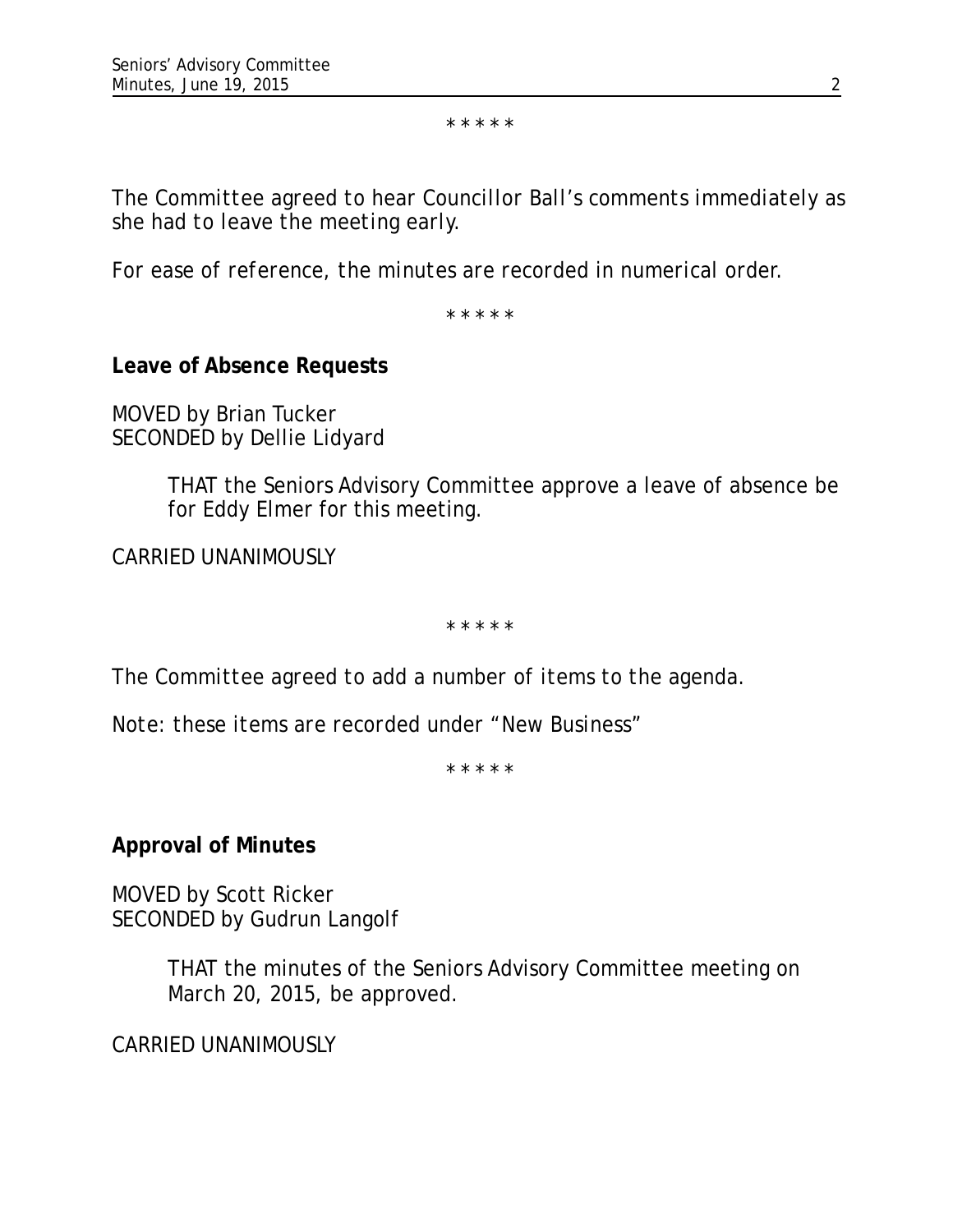MOVED by Gudrun Langolf SECONDED Jacquie Weiler

THAT the working session notes of April 17, 2015, be approved.

CARRIED UNANIMOUSLY

MOVED by Beatrice Ho SECONDED by Gudrun Langolf

THAT the working session notes of May 15, 2015, be approved.

CARRIED UNANIMOUSLY

# **1. Engineering Presentation – Burrard Bridge Improvements**

Paul Storer, Transportation 2040 Team, Engineering Services, provided an update on the Burrard Bridge Improvements and responded to questions regarding signal timings and traffic control at the north end intersection.

The Interim Chair noted that, for large projects, there is a need for very early engagement with the Committee so that staff proposals can accommodate advisory committee suggestions.

\* \* \* \* \*

*The Committee agreed to hear Councillor Stevenson's comments next as he had to leave shortly for another meeting.*

*For ease of reference, the minutes are recorded in numerical order.*

*The Committee recessed at 10:44 am and reconvened at 10:51 am.*

*\* \* \* \* \**

**2. Committee Liaison Updates**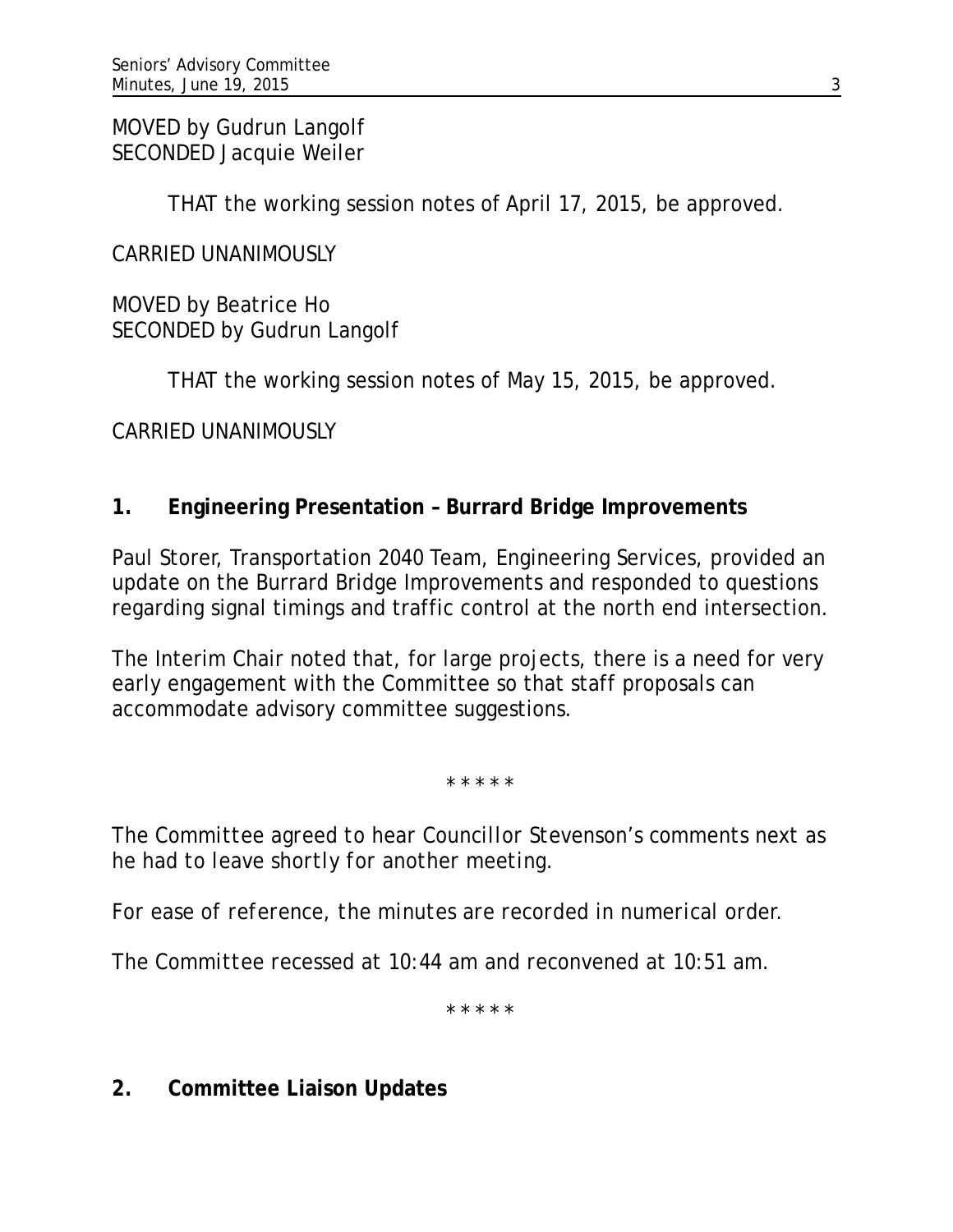#### *a. Council Liaisons*

Councillor Ball thanked the Committee for their work and noted that although she can only attend a few meetings, she keeps herself up to date on Committee activities by reading the minutes.

Councillor Stevenson noted the LGBTQ2+ Advisory Committee would like to have a close working relationship with the Seniors' Advisory Committee, to include a formal liaison at a later date.

# *b. School Board Liaison*

Trustee Ballantyne provided an update on the possible closure of schools and noted that selling schools is not on the table. In discussion, it was suggested that, if schools are going to be empty, there are many community groups who need working space.

Trustee Ballantyne also provided an update on seismic upgrading.

# *c. Park Board Liaison*

Commissioner Shum noted there may be possibilities for the Seniors Advisory Committee to work with the Renters Advisory Committee in addition to the LGBTQ2+ and Persons with Disabilities Advisory Committee. She also provided an updated on the Brock House hedges and an update on the South Vancouver Seniors Centre.

*d. Vancouver Public Library*

Stephanie Kripps, Accessibility Services, Vancouver Public Library, noted she will be meeting with the Outreach Subcommittee for National Seniors' Day events to take place on October 1, 2015.

The Committee requested a tour of the new Vancouver Public Library Inspiration lab. Ms. Kripps agreed to set this up.

# e. Staff Liaison

No report.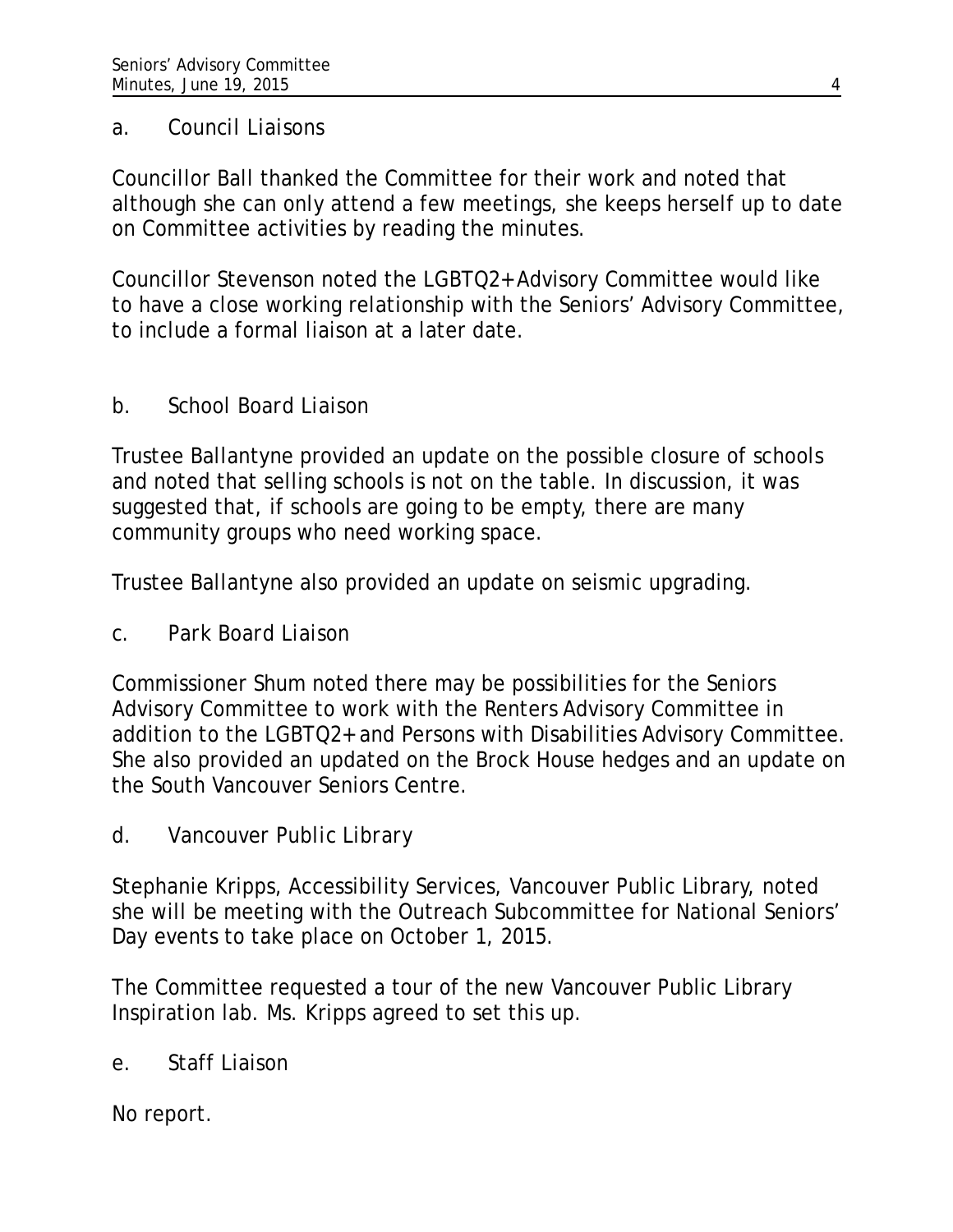### **3. Subcommittee Updates**

#### *a. Communication*

The Interim Chair requested everyone submit their 300 word biographies as soon as possible for upload to the website.

## *b. Housing*

The Interim Chair requested members respond to her request to meet so they can meet and develop a work plan. She noted it would be good for the Committee to meet with the City's Chief Housing Officer to let him know they are there as a resource.

The Committee agreed to refer the matter of the False Creek Leaseholds to the Housing Subcommittee, noting people are having problems getting mortgages because the leasehold agreements are coming to an end.

*c. Outreach – Seniors Week Update*

Beatrice Ho provided an update (*subcommittee notes distributed – on file*)

*d. Transportation and Mobility*

Due to time constraints, the Committee agreed to review Transportation and Mobility Subcommittee meeting notes (*distributed – on file*) rather than hearing an update.

\* \* \* \* \*

*At this point in the proceedings, the Committee agreed to vary the order of the agenda to deal with two items of new business (the election of Chair and Vice Chair, and Lighting) prior to item 4.*

*Note: for ease of reference, the minutes are recorded in numerical order.*

*\* \* \* \* \**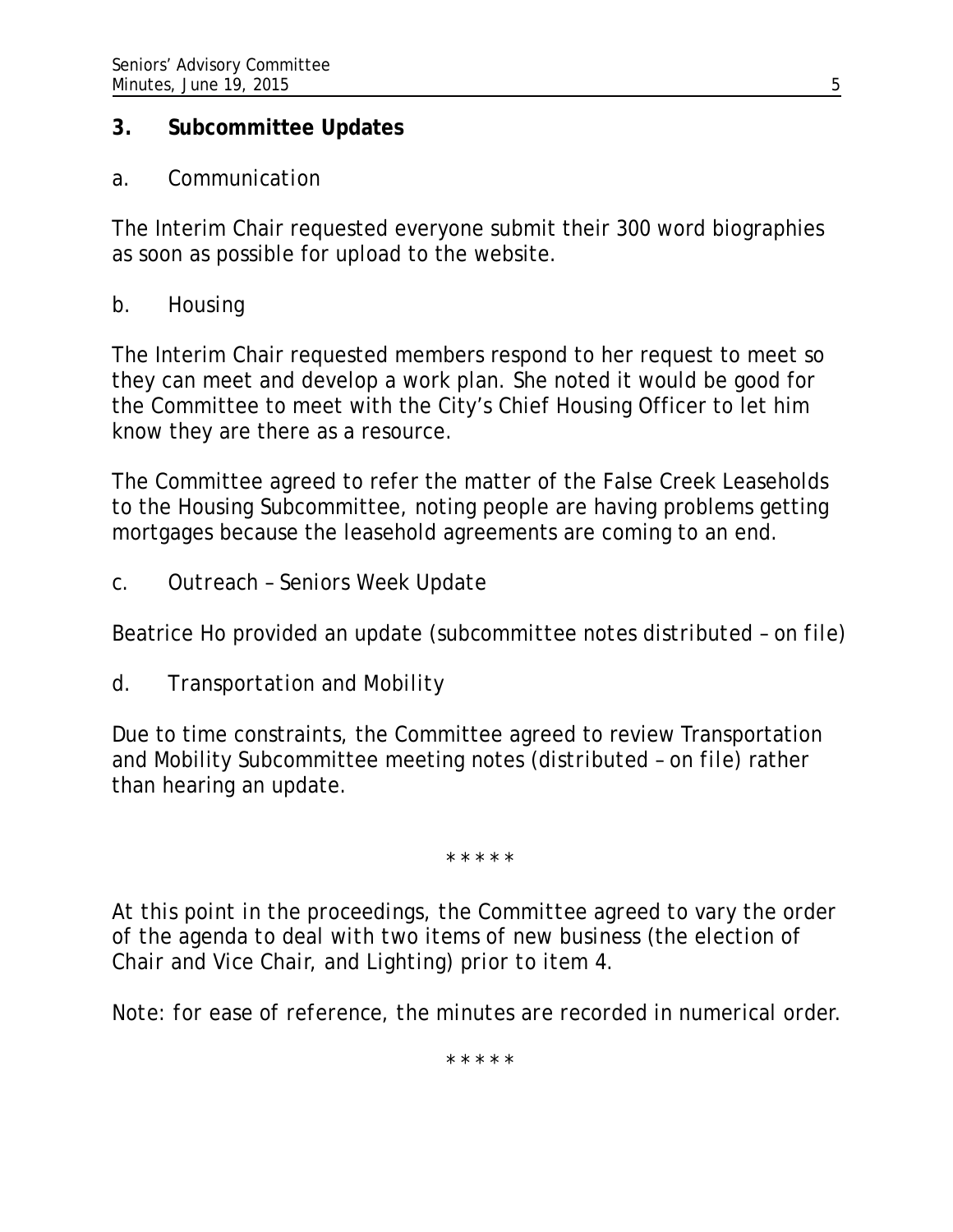## **4. St. Paul's Hospital Relocation**

The Chair suggested the Committee needs to have a discussion about St. Paul's Hospital and take a position on its closure and the new hospital in False Creek.

Anthony Kupferschmidt, West End Seniors Network (WESN), noted the WESN has been engaged by Providence Health Care as to services that should be at the new site.

Following discussion, it was agreed that WESN should be the point organization to this, with a liaison from the Committee who can communicate to both groups.

## **5. New Business**

## *a. Election of Chair and Vice-Chair*

Following due process, Colleen McGuinness was elected Chair, and Scott Ricker was elected Vice-Chair until the end of the term in February 2017.

### *b. Street Lighting*

The Chair noted Eddy Elmer had worked on street lighting previously and that Engineering Services was looking for some feedback on three key questions. Eva Wadolna agreed to coordinate the Committee's input on this matter.

### **6. Roundtable**

The Chair noted she had added "Roundtable" as an item to have more general conversations with Committee members and staff.